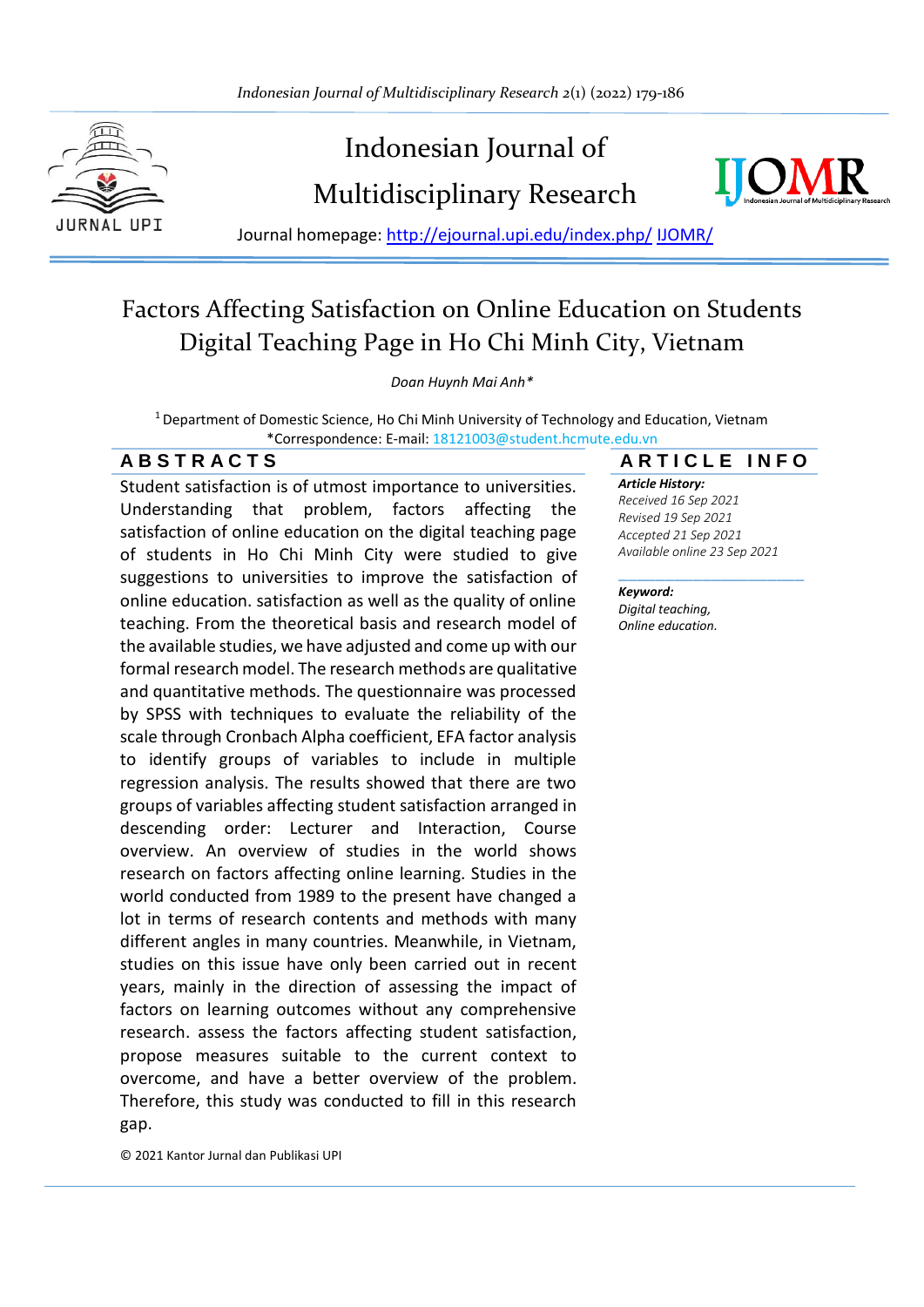#### **1. INTRODUCTION**

Improving the quality of training is the top goal of Vietnam's education sector. Currently, in the trend of globalization, the quality of education is becoming more and more urgent for the existence and development of each university. Therefore, improving the quality of training is a process that needs to be carried out continuously, the opinions about the quality of training from the students - who are directly enjoying the training service are a component. make an indispensable contribution to the improvement of training quality of universities.

Moreover, the need to apply information technology in teaching is a step that most universities in the country are aiming for. And it is slowly starting to become a reality. Therefore, student satisfaction in the online training environment is seen as their positive evaluation of the services being provided by the school where they are studying, especially in which the quality is online training services. Since then, measuring student satisfaction with the quality of the school's online training service is necessary for the school to recognize and make adjustments in providing training services accordingly.

Using existing literature, the study begins by introducing and discussing a research model illustrating the factors affecting student satisfaction with online education.

- (i) Investigate factors affecting student satisfaction in university online education and find out some factors affecting this result.
- (ii)Proposing recommendations to renew and improve the quality of teaching and learning at universities in Ho Chi Minh City.

In this study, structural equation modeling is applied to examine the factors affecting student satisfaction in the context of university online courses. Independent variables included in the study: course structure, faculty, interaction are potential determinants of online learning. The novelties of this study are in **Table. 1** :

| Author                  | <b>Research results</b>                                                                                                                                                                                                                                                                                                                                                                                                                                                                                                                                                                                                                                                                     |
|-------------------------|---------------------------------------------------------------------------------------------------------------------------------------------------------------------------------------------------------------------------------------------------------------------------------------------------------------------------------------------------------------------------------------------------------------------------------------------------------------------------------------------------------------------------------------------------------------------------------------------------------------------------------------------------------------------------------------------|
| Butler and Winne (1995) | Self-directed learning is at the heart of student achievement. The<br>study explains how feedback is inherent and is a key determinant of<br>the processes constituting self-regulating learning, and examines<br>areas of research that build contemporary models of how feedback<br>occurs in learning. practice. Specifically, the study begins by<br>synthesizing a model of self-regulation based on contemporary<br>education and psychological literature. Then, use that model as a<br>structure to analyze cognitive processes involved in self-regulation,                                                                                                                        |
|                         | and to interpret and integrate findings from different research<br>traditions. The study proposes an elaborate model of self-regulating<br>learning that could include these findings and highlight cognitive<br>functioning of monitoring as central to self-regulating cognitive<br>engagement. This model was then used to examine (a) recent<br>research on how feedback affects cognitive engagement with tasks<br>and (b) the relationship between forms of participation and<br>achievement. accumulate. The author concludes with a proposal that<br>feedback research and self-regulation research should be closely<br>combined and that the modeling aspect should be explicitly |
|                         | addressed in future research in both areas.                                                                                                                                                                                                                                                                                                                                                                                                                                                                                                                                                                                                                                                 |

#### **Table. 1** Author and research result.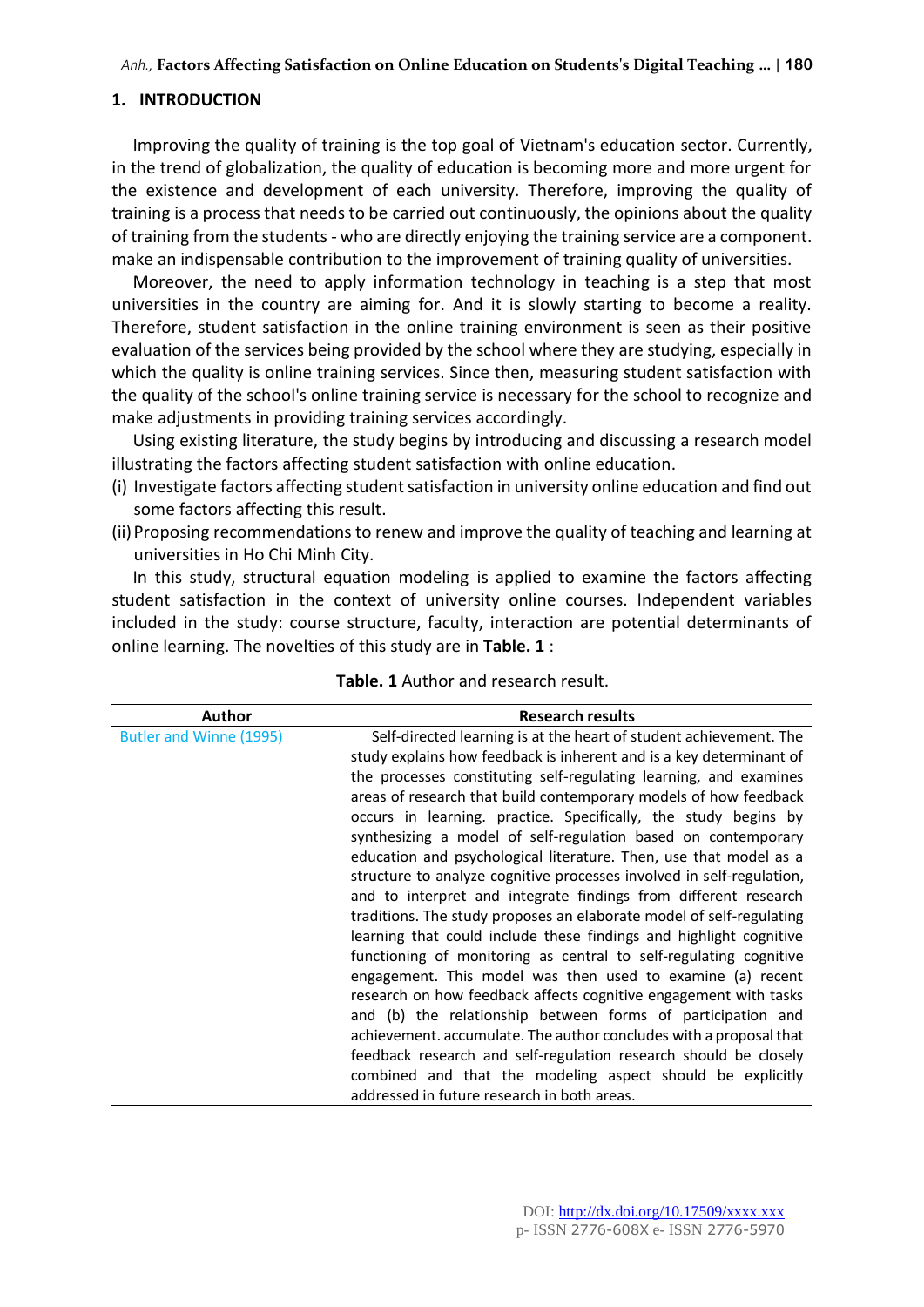| Author                        | <b>Research results</b>                                                                                                                      |
|-------------------------------|----------------------------------------------------------------------------------------------------------------------------------------------|
| Arbaugh (2000)                | While the number of college courses offered over the Internet is                                                                             |
|                               | rapidly increasing, the author's knowledge of what makes these                                                                               |
|                               | courses an effective learning experience for students is still limited.                                                                      |
|                               | Therefore, the author conducted a study examining the effects of                                                                             |
|                               | technological, pedagogical, and student characteristics on students                                                                          |
|                               | studying in Internet-based MBA courses. Of these characteristics, the                                                                        |
|                               | author finds that only those who reflect the instructor's efforts to                                                                         |
|                               | create an interactive classroom environment are significantly                                                                                |
|                               | associated with student learning. Other characteristics such as the                                                                          |
|                               | ease of use of the course software package, the flexibility of the                                                                           |
|                               | online classroom environment, and the number of times students are                                                                           |
|                               | logged into the web course are not significantly related to student                                                                          |
|                               | learning. These findings suggest that to some extent technological                                                                           |
|                               | sophistication may be important, teaching expertise may be a key                                                                             |
|                               | criterion for successful teaching in an online classroom setting. As a                                                                       |
|                               | result, instructors may need to spend more time developing and                                                                               |
|                               | honing teaching skills such as working concurrently with a smaller                                                                           |
|                               | number of students, developing interesting discussion questions, and                                                                         |
|                               | promote intimacy. To support the growth of this faculty, business<br>schools will likely need to make significant infrastructure investments |
|                               | to ensure that their online courses are pedagogical and                                                                                      |
|                               | technologically beneficial to student learning. pellets.                                                                                     |
| Dembo and Eaton (2000)        | This article contains many educational reforms that do not give                                                                              |
|                               | due attention to improving student learning. An important                                                                                    |
|                               | component of academic success is a student's motivation and ability                                                                          |
|                               | to take responsibility for their learning. One way to increase                                                                               |
|                               | academic performance is to teach students how to become self-                                                                                |
|                               | regulating learners. Using Zimmerman's model of academic self-                                                                               |
|                               | regulation to identify six behavioral dimensions that affect a person's                                                                      |
|                               | motivation to learn, learning methods, time use, control over one's                                                                          |
|                               | physical and social environment, and performance. This model is                                                                              |
|                               | unique in that it uses non-thematic outcomes of school attendance                                                                            |
|                               | to influence learning outcomes. The study discusses each aspect of                                                                           |
|                               | self-regulation in terms of research supporting its effect on academic                                                                       |
|                               | performance, as well as developmental concerns for students in                                                                               |
|                               | middle schools. Finally, the author provides suggestions on how                                                                              |
|                               | teachers can help students acquire self-regulation skills.                                                                                   |
| <b>Graham and Scarborough</b> | This article reports on the development of a learning environment                                                                            |
| (2006)                        | asynchronous for teaching introductory macroeconomics for about                                                                              |
|                               | 200 distance education students. Research supports evidence in                                                                               |
|                               | current literature that computer-mediated communication, and<br>especially cooperative learning, can make a positive difference to the       |
|                               | educational experience of some students. These findings are based                                                                            |
|                               | on both quantitative and qualitative data obtained from student                                                                              |
|                               | assessments, engagement levels, staff interviews, and online media                                                                           |
|                               | analysis. Discussions focused on the degree of cooperation, the role                                                                         |
|                               | of assessment, curricula and pedagogy, and students' attitudes                                                                               |

toward economics.

#### **Table. 1 (continue).** Author and research result.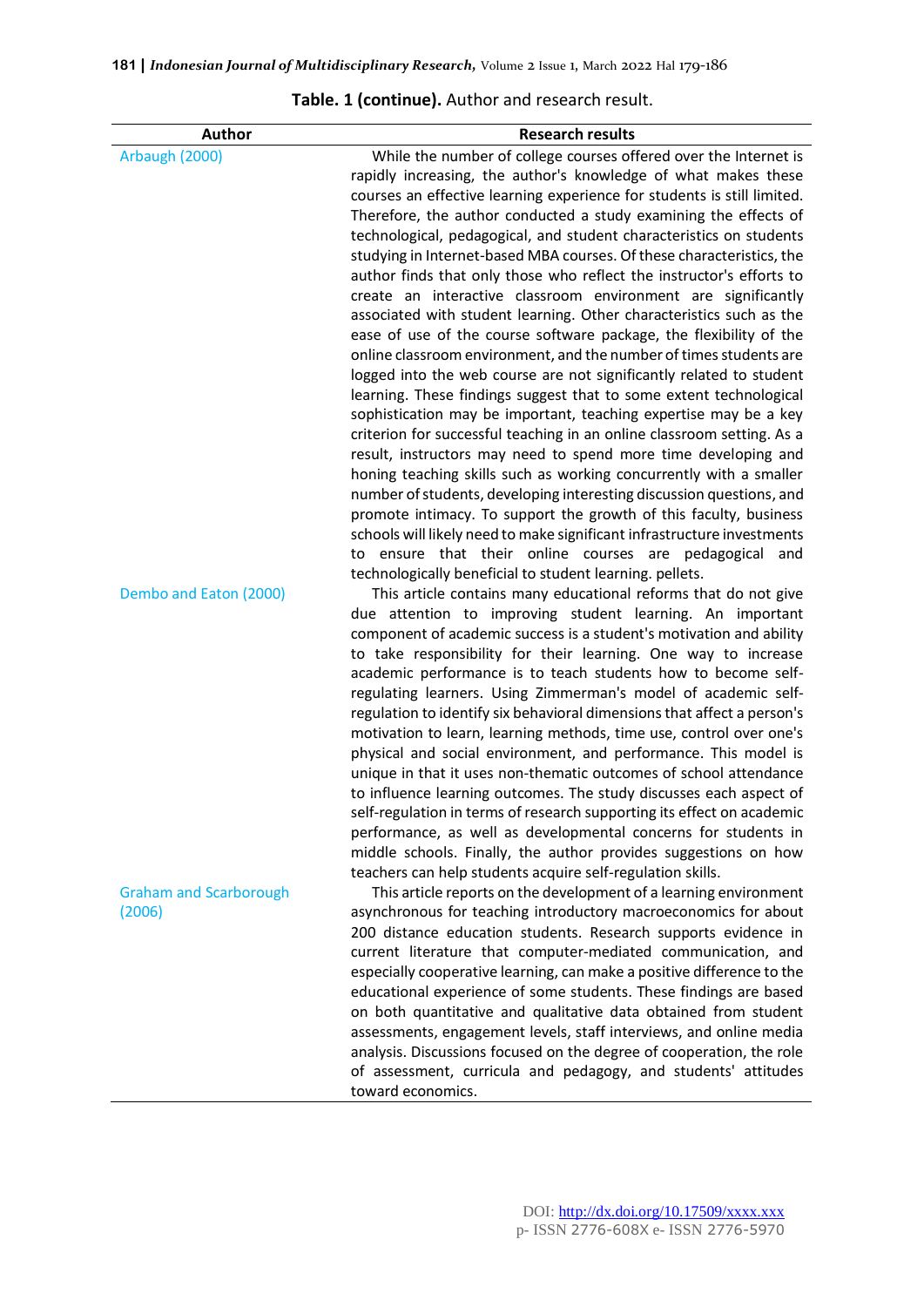| <b>Author</b>             | <b>Research results</b>                                                                                                           |
|---------------------------|-----------------------------------------------------------------------------------------------------------------------------------|
| Ley (1999)                | Describe a feedback system for distant students that includes                                                                     |
|                           | tools and materials to provide regular fixed-response assignments                                                                 |
|                           | and on projects or essay-response assignments. A gap feedback                                                                     |
|                           | system depends on carefully planned, written assignments; specified                                                               |
|                           | evaluation criteria; And technology. It includes documentation,                                                                   |
|                           | progress tracking, standardized feedback based on specified                                                                       |
|                           | assessment criteria, and multiple assessments throughout the                                                                      |
|                           | course. The proposed feedback system offers technological                                                                         |
|                           | limitations but still provides useful feedback to facilitate distance                                                             |
|                           | student learning. This system can be adapted to benefit students                                                                  |
|                           | following traditional instruction. A description of the feedback                                                                  |
|                           | system components follows a brief introduction to instruction                                                                     |
|                           | feedback and response levels and functionality.                                                                                   |
| LaRose and Whitten (2000) | The growing popularity of the "World Wide Web" as a means of                                                                      |
|                           | providing instruction in higher education recalls an old debate about                                                             |
|                           | the effectiveness of instructional technology. Current limitations of                                                             |
|                           | Web media are likely to limit teachers' immediacy to Web courses                                                                  |
|                           | and have a negative impact on both sensory and cognitive learning.                                                                |
|                           | Web courses also seem to be a lacking means for forming close<br>relationships with other students. But Web courses also have the |
|                           | potential to be more immediate than conventional classroom                                                                        |
|                           | instruction by introducing a new "body" into the classroom, the                                                                   |
|                           | computer itself. The author argues that learners' interactions with                                                               |
|                           | computers can convey a sense of individual tutoring, rather than                                                                  |
|                           | large group classroom instruction, which can increase immediacy.                                                                  |
|                           | Social cognitive theory has been applied to develop a unified concept                                                             |
|                           | of instructional immediacy that includes teacher, student, and                                                                    |
|                           | computer agency. An exploratory qualitative ethnographic content                                                                  |
|                           | analysis of three Web courses was completed to identify potential                                                                 |
|                           | indicators of immediacy in Web classrooms and to make                                                                             |
|                           | recommendations for future research. a hybrid of course design and                                                                |
|                           | Web course design.                                                                                                                |
| Swan (2006)               | This article examines the factors influencing student satisfaction                                                                |
|                           | and perceived learning from asynchronous online learning. It reports                                                              |
|                           | on an empirical investigation into the relationship between student                                                               |
|                           | perceptions and course design factors in 73 SUNY Learning Network                                                                 |
|                           | courses during the spring semester of 1999. The study revealed three                                                              |
|                           | factors. Common factors - clarity of design, interaction with                                                                     |
|                           | instructors, and active discussion among course participants -                                                                    |
|                           | significantly influence student satisfaction and perception of                                                                    |
|                           | learning. Such findings are relevant to different types of interactions                                                           |
|                           | and the "learning community" model of online learning.                                                                            |

**Table. 1 (continue).** Author and research result.

#### **2. METHODS AND MATERIALS**

This study takes hypothesize that course structure will be closely related to user satisfaction and learning outcomes, especially when the course material is organized into logical, understandable components, and communicating course goals and processes will lead to high levels of online learner satisfaction and learning outcomes. Therefore, the hypotheses are: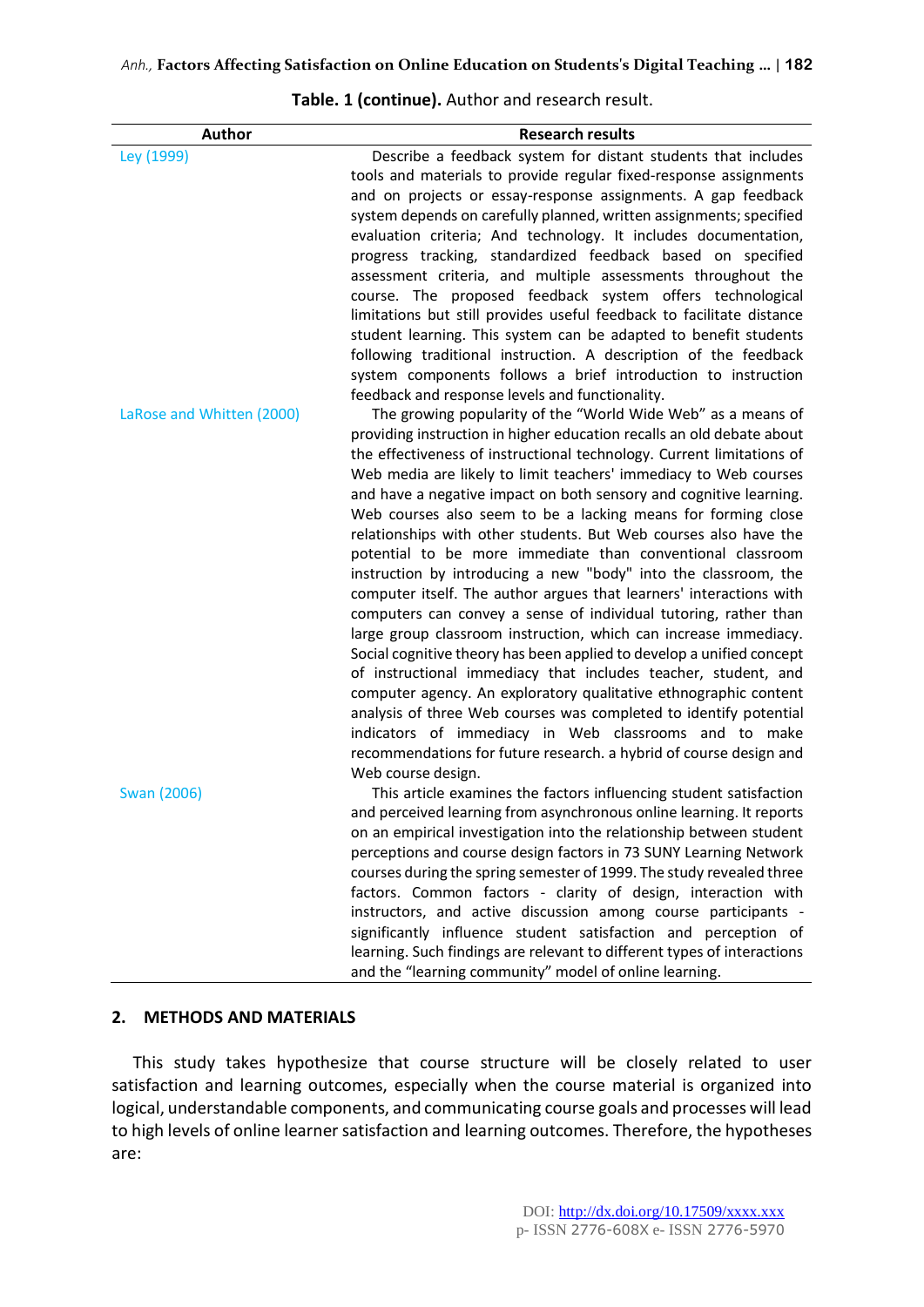- (i) **H1: Course structure positively affects user satisfaction.** Instructor feedback to students can improve learners' emotional responses, increase cognitive skills, knowledge, and activate metacognition. Metacognition refers to perception and cognitive control through the planning, monitoring, and regulation of cognitive activities. Metacognitive feedback related to learner progress directs learners' attention to learning outcomes. When metacognition is activated, students can become self-regulating learners. They can establish specific learning outcomes and monitor the effectiveness of their learning methods or strategies (Chen, 2002).
- (ii) **H2: Trainers positively influence user satisfaction.** Swan (2001) reported that students' perceptions of their interactions with their fellow participants were related to four components: actual interaction in courses, percentage of class-based discussion. discussion, discussion requirements, and average discussion response time. Graham and Scarborough (2001) reinforced Swan's findings when their survey determined that 64% of students thought it important to reach out to a group of students. Furthermore, Picciano (1998) found that students found learning from online courses related to the amount of discussion taking place in them. When students actively engage in an intellectual exchange with fellow students and instructors, students validate what they are learning in a course and articulate their current understanding (Chi & VanLehn, 1991).
- (iii) **H3: Interaction positively affects user satisfaction.** From the above-mentioned theoretical basis and inheriting previous studies, the proposed research model is shown in **Figure 1**.





From the research model of the topic, along with the scale that Nicholas Ashill and coauthors have researched before, they provide a draft scale to measure student satisfaction with online education on the teaching site. The number of universities includes course structure (3), faculty (5), interaction (2).

However, due to the difference between the educational background of each country and region, it is possible that the established scale is not suitable for the field of online education at universities in Vietnam. Therefore, it is necessary to use qualitative research to adjust the scale accordingly.

The data is collected by the author by the method of questionnaires designed on Google tools (Google form) and sent to the respondents through online tools such as email, social networks (forums, Facebook,). With this method, the author obtained 80 valid answer sheets.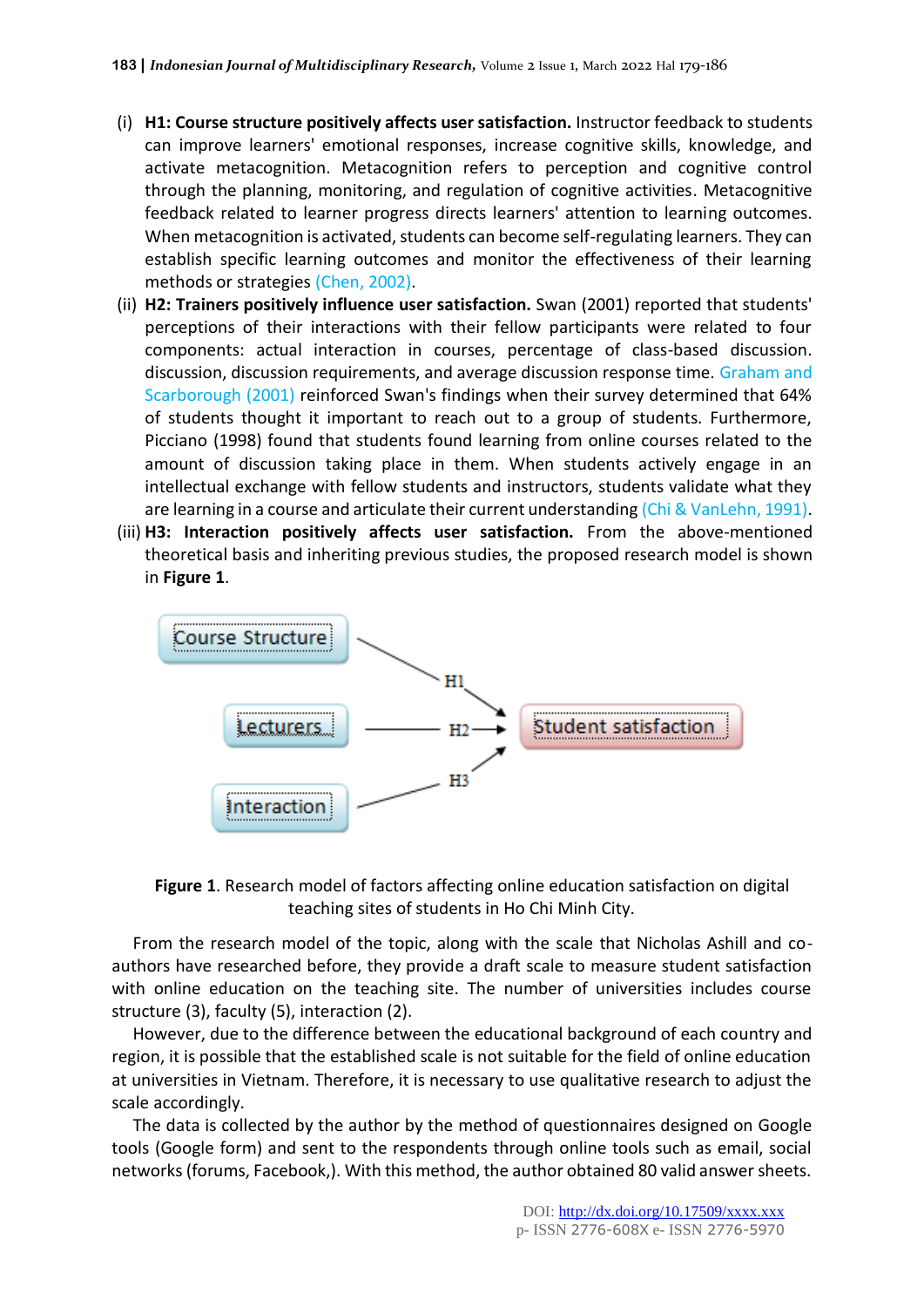#### *Anh.,* **Factors Affecting Satisfaction on Online Education on Students's Digital Teaching …** | **184**

After collecting and eliminating unsatisfactory questionnaires, the author coded and entered the data, then the data were processed by SPSS software. The data of the study were analyzed through the following steps: scale reliability testing, ANOVA analysis, exploratory factor analysis, correlation analysis, and regression analysis.

#### **3. RESULTS AND DISCUSSION**

The results of Barlett's test show that there is a correlation between the variables in the population (sig = 0.000), and the coefficient KMO = 0.874 shows that factor analysis to group variables together is appropriate.

With an Eigenvalue of 1,139, 11 variables are grouped into 02 factors. The total variance extracted is 56,980, that is, the ability to use these two factors to explain for 11 observed variables is 56,980%.

From the results of the Rotated Component Matrix (a) table, there are no excluded variables, 11 variables are grouped into the following 2 factors:

- (i) The first factor Lecturer and interaction, including 7 variables: Instructor has actively participated in facilitating the course, Instructor has stimulated students' intellectual efforts beyond the requirements of the face-to-face course, The Instructor was responsive to student concerns, The Instructor provided helpful feedback on the assignment, the study interacted with the instructor frequently in the online course, the study interacted frequently with the instructor. interact with other students in the online course, the interaction between the lecturer and the students makes all the problems of the course better solved.
- (ii) The second factor Course overview, including 4 variables: The overall usability of the course Web site is very good, Course objectives are clearly communicated, Course materials are organized into logical components, the Instructor is very knowledgeable about the course.

The F test with Sig F =  $0.000 < 0.05$  shows that the built multiple linear regression model fits the data set.

After running multiple linear regression with the one-pass input method (Enter), we have R2= 0.583 and adjusted R2 = 0.572. That is, the multiple linear regression model fits the data set of 57.2%. In other words, about 57.2% of the difference in observed satisfaction can be explained by the difference of the two components in the adjusted research model.

Observing the normalized β coefficients, we see that both factors: Lecturer and interaction, Course overview, have a linear relationship with Student satisfaction with Sig t < 0.05.

The maximum variance exaggeration factor  $-$  VIF is 1,714 (in both variables X1 and X2), which tells us that there is no sign of multicollinearity (The rule is that when VIF exceeds 10, it is a sign of multicollinearity (Trong & Ngoc, 2008).

The multiple regression equation is defined as:

$$
Y = 0.225 + 0.672X_1 + 0.303X_2
$$

The results showed that student satisfaction =  $0.225 + 0.672$  (Faculty and interaction) + 0.303 (Course overview).

Both independent variables in the multiple regression equation have a significant influence on the dependent variable (with significance level  $Sig<0.05$ ). And the coefficients of the variables in the equation all have positive signs, showing that both factors have a positive impact on student satisfaction, that is, we accept the two proposed hypotheses.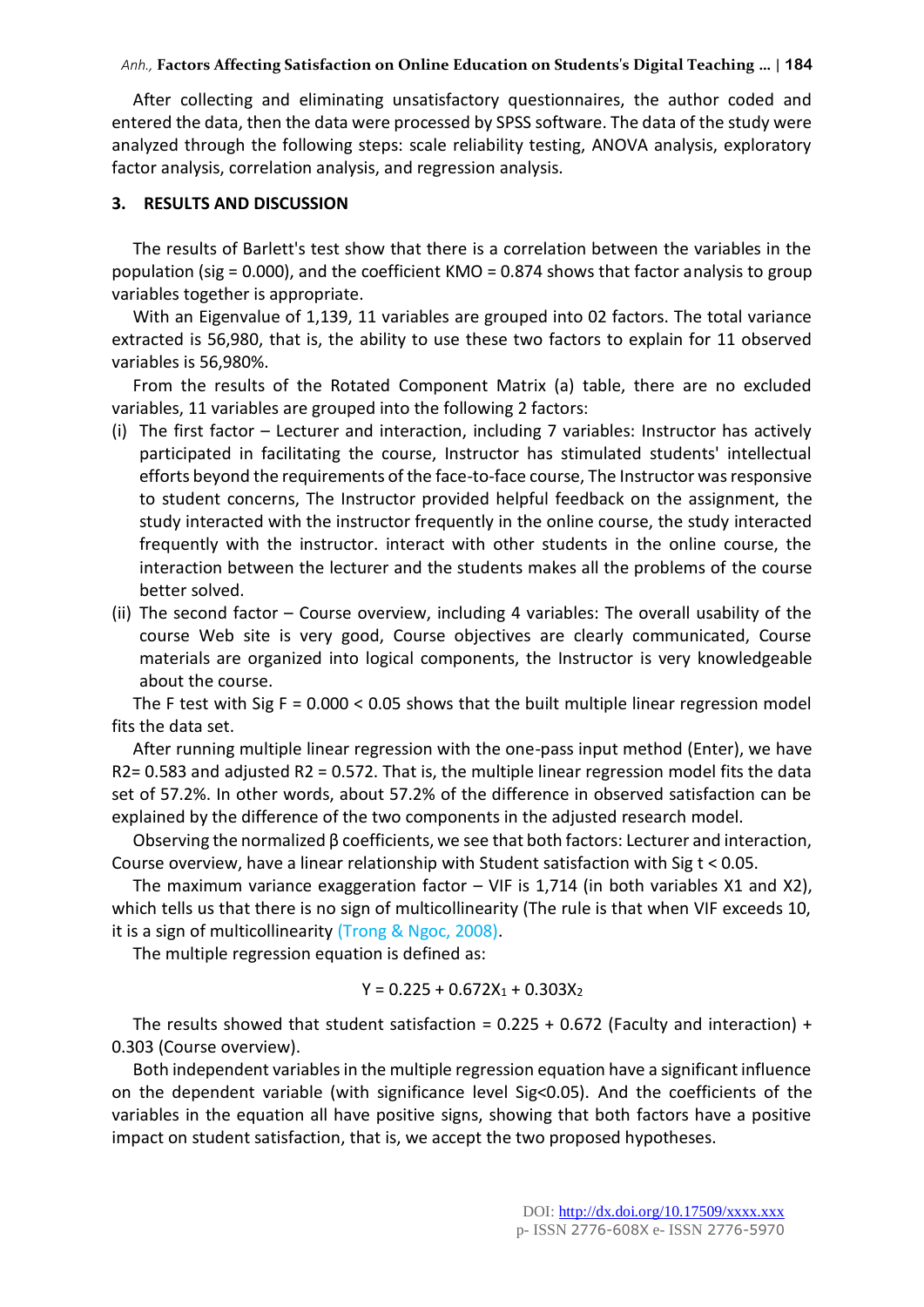From the above analysis results, it can be seen that student satisfaction with online education on the university's digital teaching page is most influenced by the factor Lecturer and interaction ( $β_1$ =0.672), followed by Course Overview ( $β_2$ =0.303).

The results also show that universities can influence the variables in the regression equation to increase student satisfaction about the quality of online education on the digital teaching site in the direction of improving the following factors.

The study started from the reference to the theories and previous research results, our team proposed a theoretical model to study the factors affecting the satisfaction of online education on the digital teaching site, includes 3 factors: Course Structure, Instructor, Interaction with 11 observed variables. Qualitative research is carried out through the technique of interviewing a group of students to discover, modify, adjust, and add observed variables to the scales.

Formal research is carried out through qualitative research to complete the questionnaire before conducting quantitative research by interviewing technique through detailed questionnaires. The number of samples collected is 80. Data after collection is processed by statistical software SPSS. The scale is preliminarily evaluated by Cronbach's Alpha reliability coefficient and tested by EFA exploratory factor analysis. Based on the analysis results, the originally proposed research model is adjusted. Then, our group put the adjusted research model's factors into the linear regression analysis and tested the suitability of the research model.

The research results show that the initial model from 3 factors, the remaining 2 factors are Lecturer and interaction, Course overview affects students' satisfaction with online education on the teaching site. learn numbers. Through these factors, educational institutions and organizations can find solutions to improve the quality of their education as well as improve student satisfaction for online education.

#### **4. CONCLUSION**

By synthesizing and analyzing the observed variables as presented in the above sections, we conclude that: student satisfaction depends on 2 factors. In which, the factor of Lecturer and interaction has the strongest impact, which is completely appropriate in the online learning environment when students always need to experience new knowledge and skills through the exchange process. with lecturers. Therefore, improving professional knowledge and improving teaching methods must be effectively implemented by lecturers. Teachers need to study the content of the lesson carefully to choose the key knowledge and teachers should spend time interacting with students anytime, anywhere. Besides, students themselves also need to actively interact with teachers to improve the quality of education.

On the school side, it is necessary to regularly upgrade and improve the online learning website, so the documents should be arranged in a scientific way to make the search easier.

However, all of the above is a foundation that requires students, lecturers, and management levels to work together to achieve the goal of improving the quality of online education on the digital teaching site.

#### **5. AUTHORS' NOTE**

The authors declare that there is no conflict of interest regarding the publication of this article. The authors confirmed that the paper was free of plagiarism.